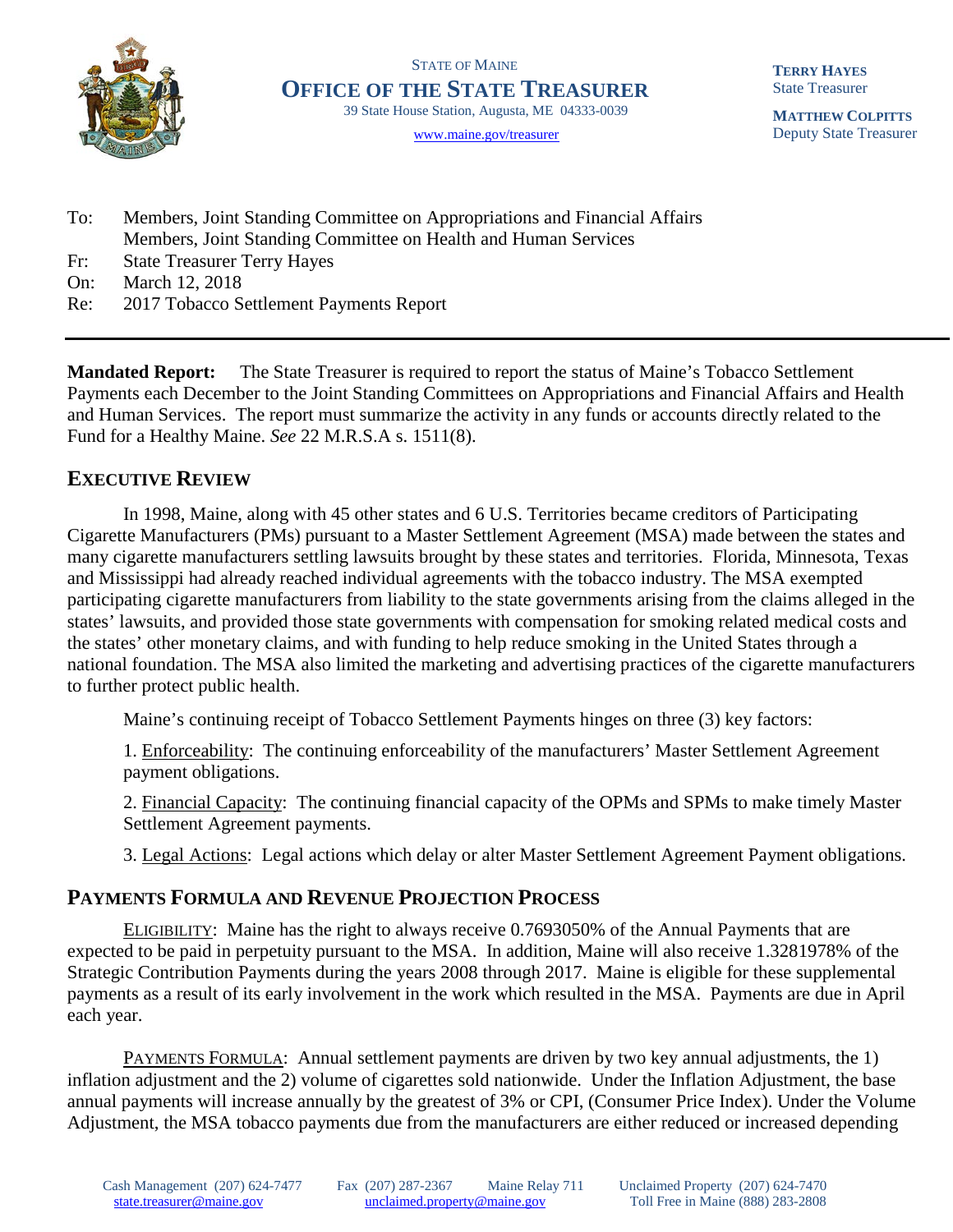on whether the Original Participating Manufacturers' national sales volumes for a given sales year are less than or greater than, respectively, the national cigarette sales volumes for 1997. Maine's Tobacco Settlement Payments are directly related to the shipments of cigarettes nationwide, without regard to increases or decreases in Maine cigarette sales.

REVENUE PROJECTION PROCESS: The Treasurer's Office organizes a meeting of the Maine Attorney General's Office, the State Budget Office and the Legislature's Office of Fiscal and Program Review in advance of the Spring Revenue Forecasting Committee meeting in order to reach consensus on the revenue forecast. That meeting agenda includes a review of an econometric model available from the National Association of Attorneys General that projects domestic consumption of cigarettes. Each meeting also discusses the likely impacts on Maine's payments stream of any disputes pending under the MSA. These disputes, and the timing and direction of their outcomes, present significant volatility to the revenue stream projection process.

Under the MSA, a participating tobacco company may be entitled to a reduction in its annual payment obligation for the Non-participating Manufacturer Adjustment if two (2) things are determined in it's favor: First, an economic firm determines that the disadvantages imposed upon it by the MSA were a significant contributing factor in its loss of market share to non-participating manufacturers (NPMs), and; Second, recovery of this NPM Adjustment amount from an individual state is dependent on a) whether the state had a qualifying statute governing NPM escrow deposits in place during the relevant sales year and b) whether the individual state diligently enforced that qualifying statute.

Once the PMs dispute the calculated amount they owe by claiming entitlement to the NPM Adjustment, they have three options under the MSA. They may pay the contested amount to the State anyway, as Phillip Morris did for sales years 2003-2009, or the PM may place the amount in a disputed payment account, which R.J. Reynolds did for sales years 2003-2010 (excepting sales year 2006, for which it withheld the NPM Adjustment amount), and which Phillip Morris did for the first time with its April 2011 payment. To date R.J. Reynolds has escrowed more than \$2.1 billion into the disputed payments account for the NPM Adjustment for those sales years. Finally, the PMs may simply withhold the entire amount they dispute from their annual payments, and many PMs have done this.

Beginning in sales year 2003 (and expected for every sales year thereafter), the PMs have claimed that they are entitled to an NPM Adjustment, which would result in a decrease in the amount the PMs owe under the MSA for any year in which the PMs' argument succeeds. The 2003 NPM Adjustment dispute as it pertains to Maine went to a final arbitration hearing in September 2012, and on September 11, 2013 the Panel issued its ruling finding in Maine's favor. Specifically, the Panel found that Maine diligently enforced its qualifying statute during sales year 2003 and that Maine's payment is thus not subject to the NPM Adjustment for that year. As a result of that favorable decision, the State determined that it was entitled to an additional payment of \$5,569,153. The State's 2014 payment included these additional funds, as well as a potential overpayment as calculated by the Independent Auditor, PwC. PwC is continuing to work with the States and the PMs in an effort to identify and correct any errors. It is not known when PwC will finalize its work. If errors are identified, PwC may make adjustments to States' payments in future years.

The 2004 NPM Adjustment dispute is in arbitration now and likely will go to hearing sometime in late 2018. The Office of the Attorney General expects no developments in that proceeding that will affect the State's April 2018 payment.